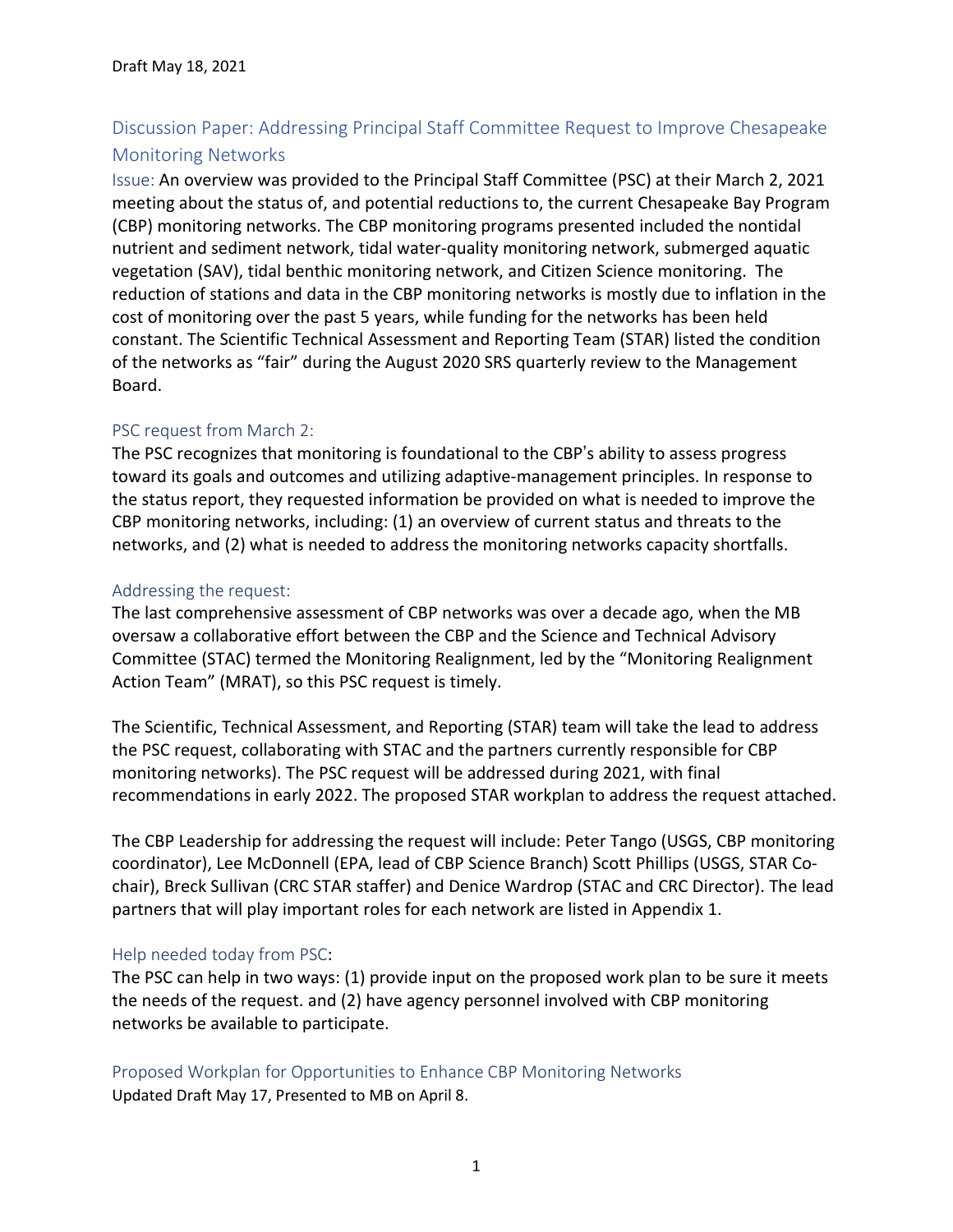## Purpose:

The CBP has multiple monitoring and assessment needs associated with its 10 goals and 31 outcomes. The focus of the PSC request will be on the existing CBP monitoring networks and how data are analyzed to address needs of existing CBP outcomes. The existing CBP monitoring networks to be evaluated include (1) the nontidal nutrient and sediment network, (2) tidal water-quality monitoring network, (3) submerged aquatic vegetation (SAV), (4) tidal benthic monitoring network, and (5) Citizen Science monitoring. Currently, the EPA provides \$5M annually, with the partners contributing another \$7M, to maintain these existing CBP networks.

While funding is very important, the objective of this evaluation is to not simply ask for more funding to support existing programming. STAR will develop a suite of recommendations including:

- Utility of products already published by agencies and institutions
- Potential for adoption of new monitoring and assessment innovations
- Opportunities for inclusion of additional monitoring partners
- Potential modifications to network objectives and designs
- Identify where additional funding is needed
- Utility of monitoring network to address the EC priorities of DEIJ and Climate Change



Figure 1: STAR would address the PSC request working with STAC and other monitoring partners.

## Approach:

The Scientific, Technical Assessment, and Reporting (STAR) team will take the lead to address the PSC request, collaborating with STAC and the partners currently responsible for CBP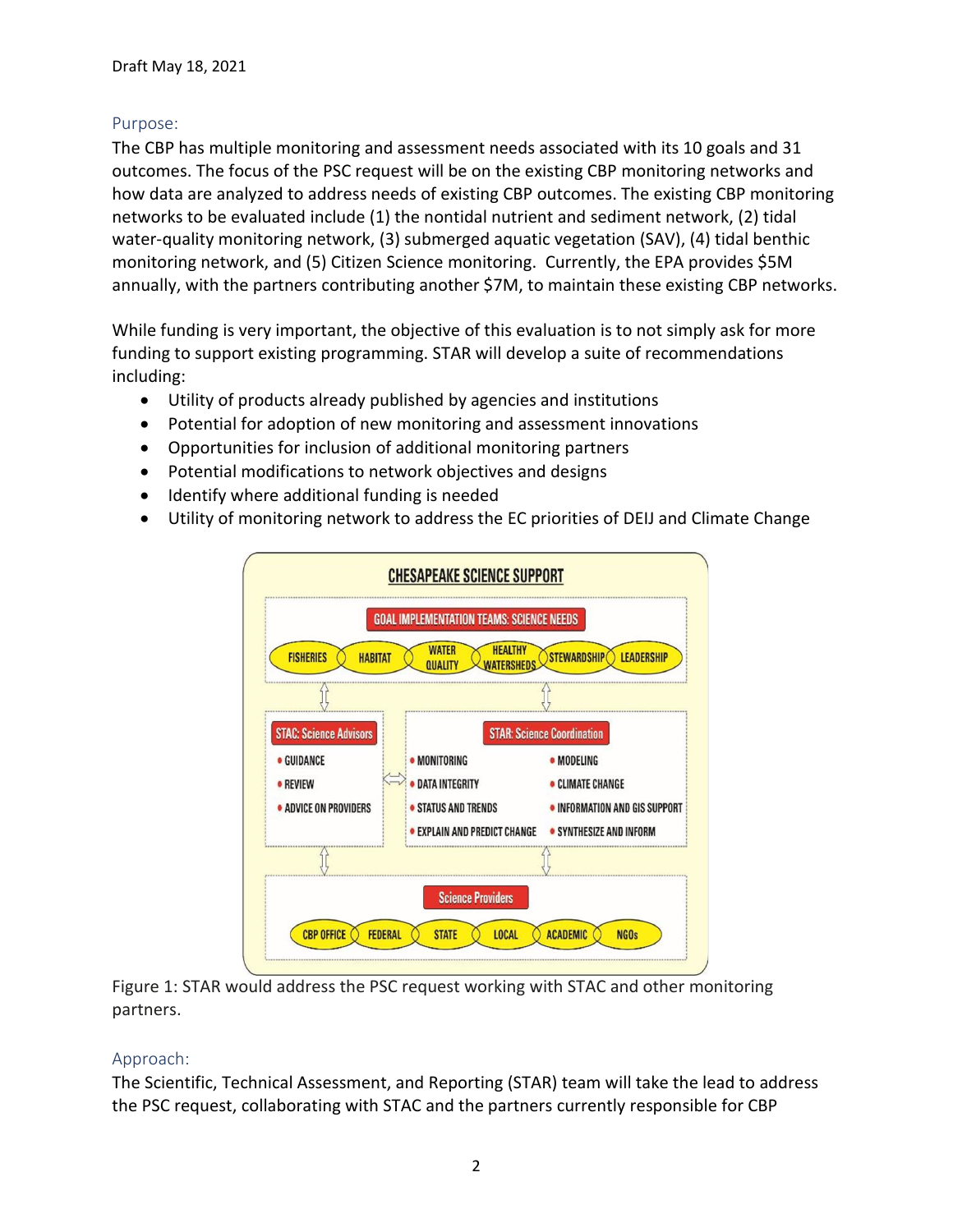monitoring networks (see Figure 1). A team for each of the CBP networks would develop its recommendations. Appendix A contains some summary information on current status of the networks, primary gaps and needs, and leadership for each team.

For each of the networks the following information would be considered:

- (1) What is the status of the network (including number of stations, sampling frequency, funding partners for tidal assessment and nontidal stream flow and water-quality monitoring at stations) and current assessment methodologies as it pertains to its stated purpose?
- (2) How have the networks and assessment needs of the CBP partnership changed over time past 5-10 years and what are future threats?
- (3) What needs to be done to sustain the current networks (i.e., stop the loss of stations and number of samples due to inflation over the past 5-10 years, address infrastructure challenges, manage the growing and diversifying databases), and what are the future benefits of doing so?
- (4) What gaps need to be filled to improve the CBP monitoring networks to address management information and decision-support needs?
- (5) How can existing monitoring data and analysis be used to address these gaps?
- (6) What are some of the newer and innovative approaches that can be considered to improve the networks to address capacity shortfalls and provide management relevant data analysis products?
- (7) What are the opportunities to support and fund the improvement of the networks? What other partners can help expand the monitoring capacity through adoption of existing data collections and analyses beyond the traditional Clean Water Act 117e grant funded monitoring programs?
- (8) What are the estimated structural, programmatic and related financial needs associated with recommended network adjustment and improved assessment operations for the next 5-10 years?

## Proposed Timeline:

- Develop a work plan for the effort and present to PSC for endorsement at their June 2021 meeting
- Have teams address the questions and develop recommendations for each network (Spring-Summer/Fall 2021)
- Conduct STAC workshop on CBP monitoring network recommendations (by end of 2021)
- Provide recommendations to PSC: Early 2022

## Products:

A report to the PSC would contain:

- Individual portfolios with recommendations for each network
- Appendices of supporting material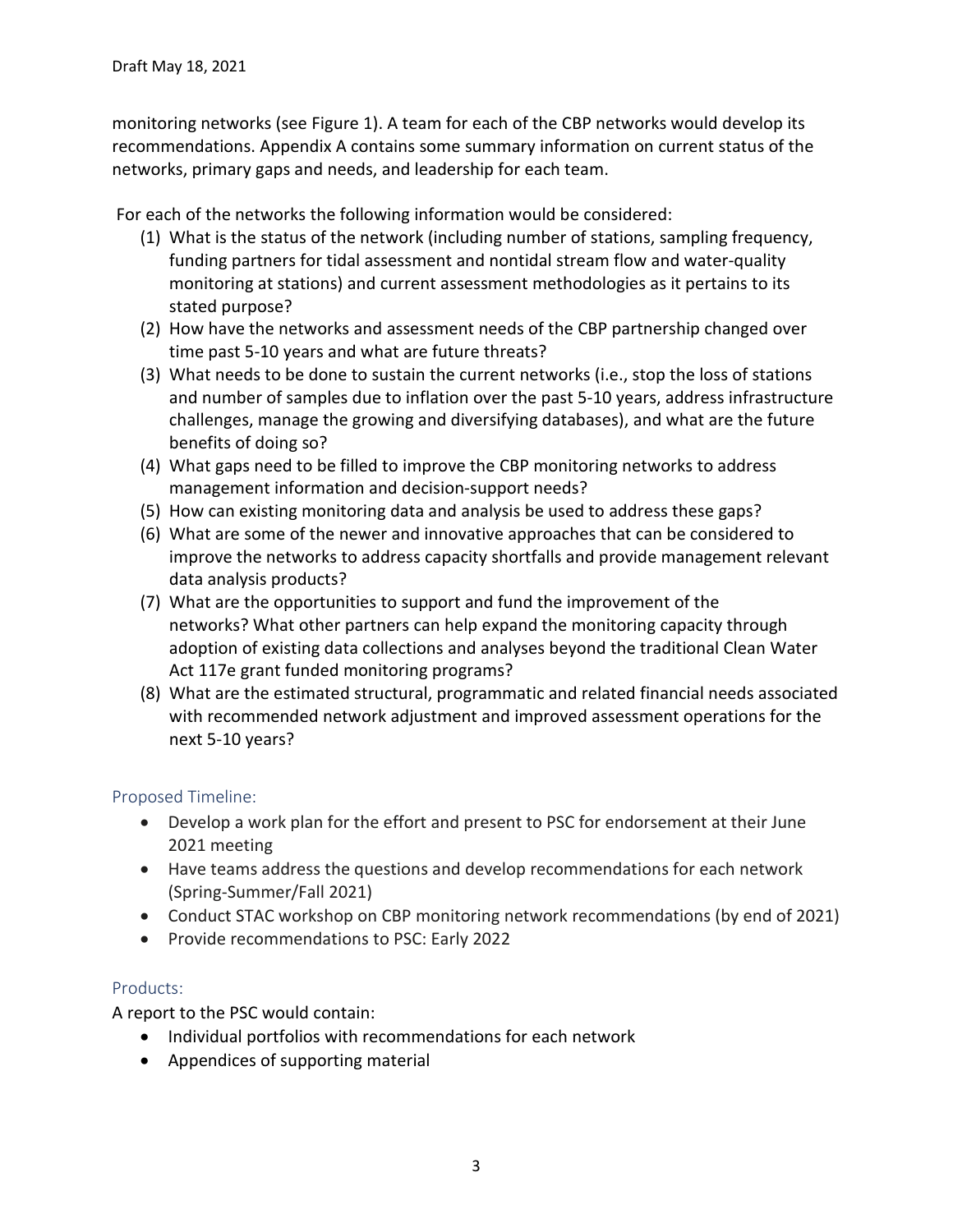## Appendix A: CBP Networks to be addressed

#### Nontidal nutrient and sediment monitoring network

- Provides data to address the Standards Attainment and Monitoring Outcome: trends of nutrients and sediment in the watershed directly influencing standards attainment
- Present capacity: 123 stations sampled monthly, most with quarterly storm sampling.
- Current partners and funding: Estimated \$6.6 Million annually (MD 803K (2021) NTN + 145K RIM, VA 769K NTN+RIM, PA 0.47M EPA+0.47M Match, WV 0.21M EPA + 0.21M match, USGS 1.17M, USGS 750K Streamflow network, estimated additional varied partner support >\$2M) based largely on 117e grant funding and State match + USGS support.
- Gaps/Needs: 1) Small watershed monitoring in agricultural areas. 2) BMP effectiveness monitoring. 3) Climate impact to BMP effectiveness.
- Suggested analyses: 1) identify partner needs if beyond identified gaps, 2) Optimization analysis considering level funding for 5-10 years – stations reduced, 3) Identify sites to invest and address gaps, 4) Identify degree of new technology necessary for new or traditional stations, 5) identify new partners, 6) declare estimated costs associated with network updates.
- Suggested Lead: NTN monitoring team.

#### Tidal water-quality monitoring network:

- Provides data to address the Standards Attainment and Monitoring Outcome: attainment of water-quality standards.
- Present capacity: 16 water quality cruises for approximately 160 long-term stations across MD, VA, and D.C.; 10 current MD DNR shallow water continuous monitoring stations
- Present partners and funding: Estimated \$3.2 Million from 117e grant funding records (MD mainstem \$1M, MD tidal tribs \**Estimated 1M* total but in contact for actual from DNR, VADEQ mainstem 635K, VADEQ tidal tributaries 404K + 231K)
- Gaps/Needs: 1) develop a 4-D interpolator (or similar tool) to improve the assessments 2) what additional monitoring improvements are needed for the CBP partnership to be able to assess all criteria in tidal waters, 3) develop high frequency hypoxia profiling monitoring plan, 4) greater spatial coverage and/or temporal frequency for kd, chla, SAV, DO, Temperature, salinity measures.
- Suggested analyses 1) identify partner needs if beyond identified gaps, 2) Identify degree of new technology necessary for new or traditional stations, 3) identify new partners or new collaborations
- Suggested Lead: Criteria Assessment Protocol Team as lead, interacting with:
	- o Hypoxia Collaborative Team (NOAA, MD DNR, VA DEQ, Peter Tango and Bruce Vogt – focusing on vertical profiles)
	- o Fisheries Habitat Action Team (MD DNR, VADEQ, NOAA, Gina Hunt MD DNR, Bruce Vogt NOAA)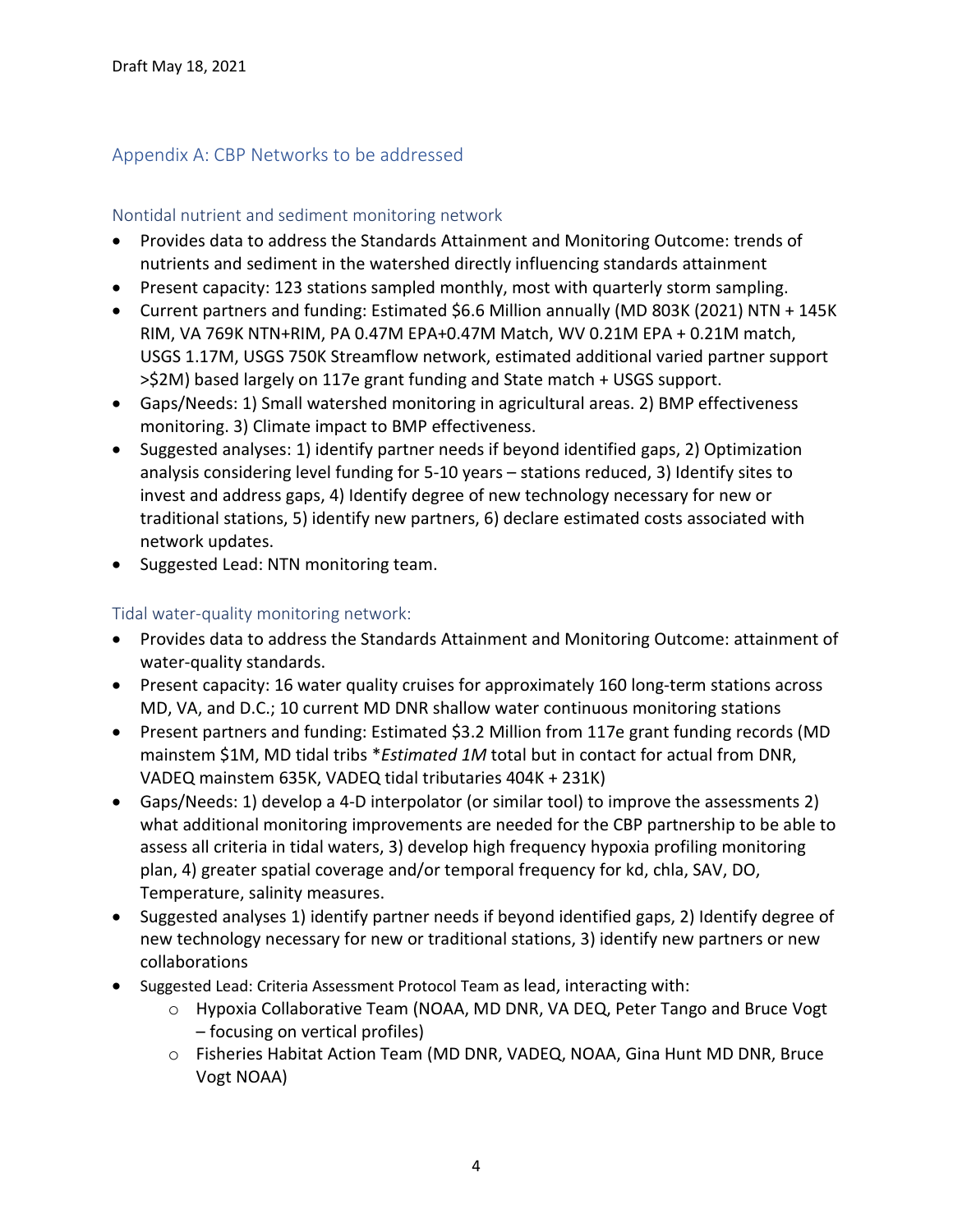o Bay Oxygen Research Group (Peter Tango, Rebecca Murphy, Modeling Team and ITAT, focusing on Interpolator)

# Submerged Aquatic Vegetation (SAV)

- Provides data to address the Standards Attainment and Monitoring Outcome: attainment of water-quality standards (SAV/Clarity); and SAV outcome.
- Present capacity: Baywide annual coverage most years with fixed wing aerial imagery and hand mapped SAV beds
- Present Funding: \$700,000 (2020) based on STAC SAV Workshop 2021 report.
- Gaps/Needs: 1) Cost effective image acquisition of appropriate scale, 2) efficient, effective process for acquiring good satellite imagery, 3) AI algorithm image interpretation for Chesapeake Bay tidal waters, 4) repeated within-year imaging, 5) Citizen science support for species ground truthing
- Suggested analyses: 1) Assess RFP options for ending Flight contract for SAV 2) development of effective AI image interpretation algorithms, 3) expand Citizen Science contributions
- Suggested Lead: SAV Workgroup

## Benthic Monitoring

- Provides data to address the Standards Attainment and Monitoring Outcome: attainment of aquatic life use criteria supporting water-quality standards attainment listing and delisting decisions.
- Present capacity: The fixed site monitoring program has 53 stations, the probability-based, random strata sampling relies on approximately 200 sites sampled between July 15 and September 30 each year, providing for a Bay-wide regulatory assessment estimating impaired habitat conditions.
- Present Funding: Estimated \$445 K per year (based on recent 117e grant reference recently 212K in MD, 233K in VA)
- Gaps/Needs: 1) What changes should be considered since benthic monitoring is now just summer monitoring
- Suggested analyses: Justification on any recommendation for expanding the tidal benthic monitoring program
- Suggested Leads: Criteria Assessment Protocol WG, with support from:
	- o Sustainable Fisheries GIT Fish Habitat Assessment Team
	- o Sustainable Fisheries GIT Forage Assessment Team
	- o Healthy Habitat GIT Black Duck Workgroup

## Citizen Science monitoring

- Provides data to address the Standards Attainment and Monitoring Outcome: attainment of water-quality standards.
- Present capacity: Relationships with monitoring groups evolving, at least 4 Tier 3 (criteria assessment approved) riverkeeper organizations (2020)
- Present Funding: EPA 6-year award approximately \$450K per year